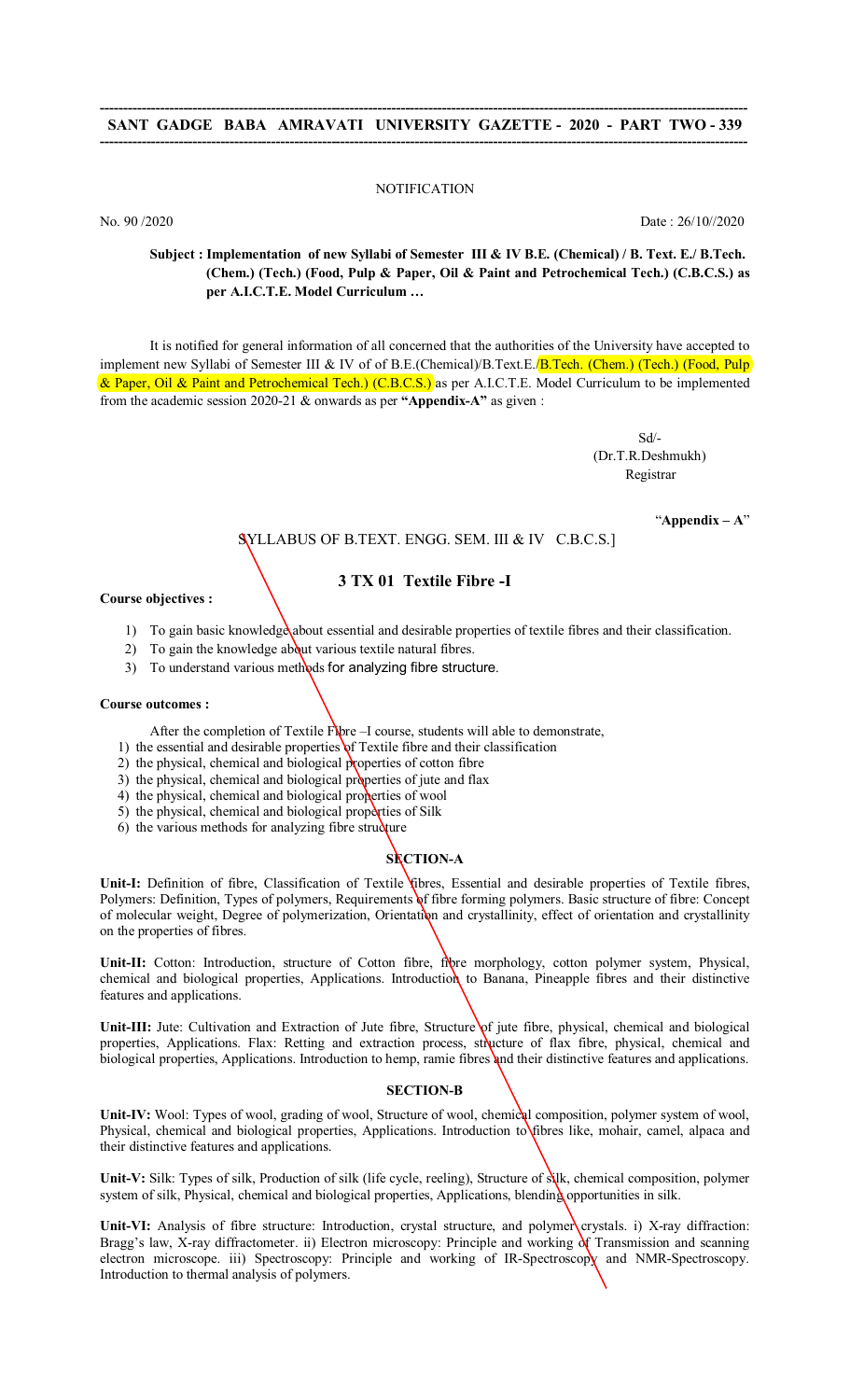**--------------------------------------------------------------------------------------------------------------------------------------------** All above experiments are to be arranged in the laboratory. Minimum 8 experiments are required to be performed by the student to complete the term work.

# **4CH10 CHEMICAL ENGINEERING OPERATIONS-I LAB (MECH. OPERATIONS) -LAB**

- **-** To study the performance of Ball Mill and find out it's crushing efficiency.
- To study the performance of Jaw Crusher and find out it's crushing efficiency.
- To study the performance of Crushing Rolls and find out it's crushing efficiency.
- To study the settling characteristics (Free & Hindered settling) of a given suspension of particles.
- To study the filtration characteristics of rotary vacuum filter.
- To study the filtration characteristics of Plate and frame filter press.
- To study the filtration characteristics of Leaf and sparkle filter.
- To carry out differential and cumulative screen analysis of given sample of solid particles.
- To determine energy consumption and crushing law constants for jaw crusher.
- To determine Critical speed of Ball mill & Average particle size of the

product obtained in ball mill, OR Average paxticle size of product obtained in Bhrustone mill.

- To determine area of batch thickener by conducting batch sedimentation test.
- To determine efficiency of Cyclone separator.

- To Determine Variation of size reduction in ball Mill by changing the residence time, size of grinding medium and material of grinding medium.

All above experiments are to be arranged in the laboratory. Minimum & experiments are required to be performed by the student to complete the term work.

#### \*\*\*\*\*

# **SYLLABI PRESCRIBED FOR FOUR YEAR DEGREE COURSE**

# **BACHELOR OF TECHNOLOGY CHEMICAL TECHNOLOGY**

# **SEMESTER PATTERN (CHOICE BASED CREDIT GRADE SYSTEM)**

# **SEMESTER : THIRD**

# **3CT01 APPLIED ORGANIC CHEMISTRY**

### **Course Objectives:**

- 1. Students will get introduced to aromatic compounds, heterocyclic chemistry and natural products, properties and applications of phenols, ethers, epoxides, amines and their derivatives.
- 2. Student will get the knowledge about the chemistry of unit process, kinetics and mechanism of Nitration, sulphonation and sulphation.
- 3. Students will get introduces to polymer chemistry and technical preparation of some polymers.

### **Course Outcomes:**

Students will be able to -

- 1. Analyzed aromaticity and list properties of aromatic compounds.
- 2. Write simple mechanisms of aromatic reactions.
- 3. List some of the heterocyclic chemistry and chemistry of natural products.
- 4. List some properties of amines and their derivatives.
- 5. Know the unit process like halogenation, sulfonation and nitration.
- 6. Synthesized some simple organic compounds, polymers and understand the kinetics and mechanism of unit processes.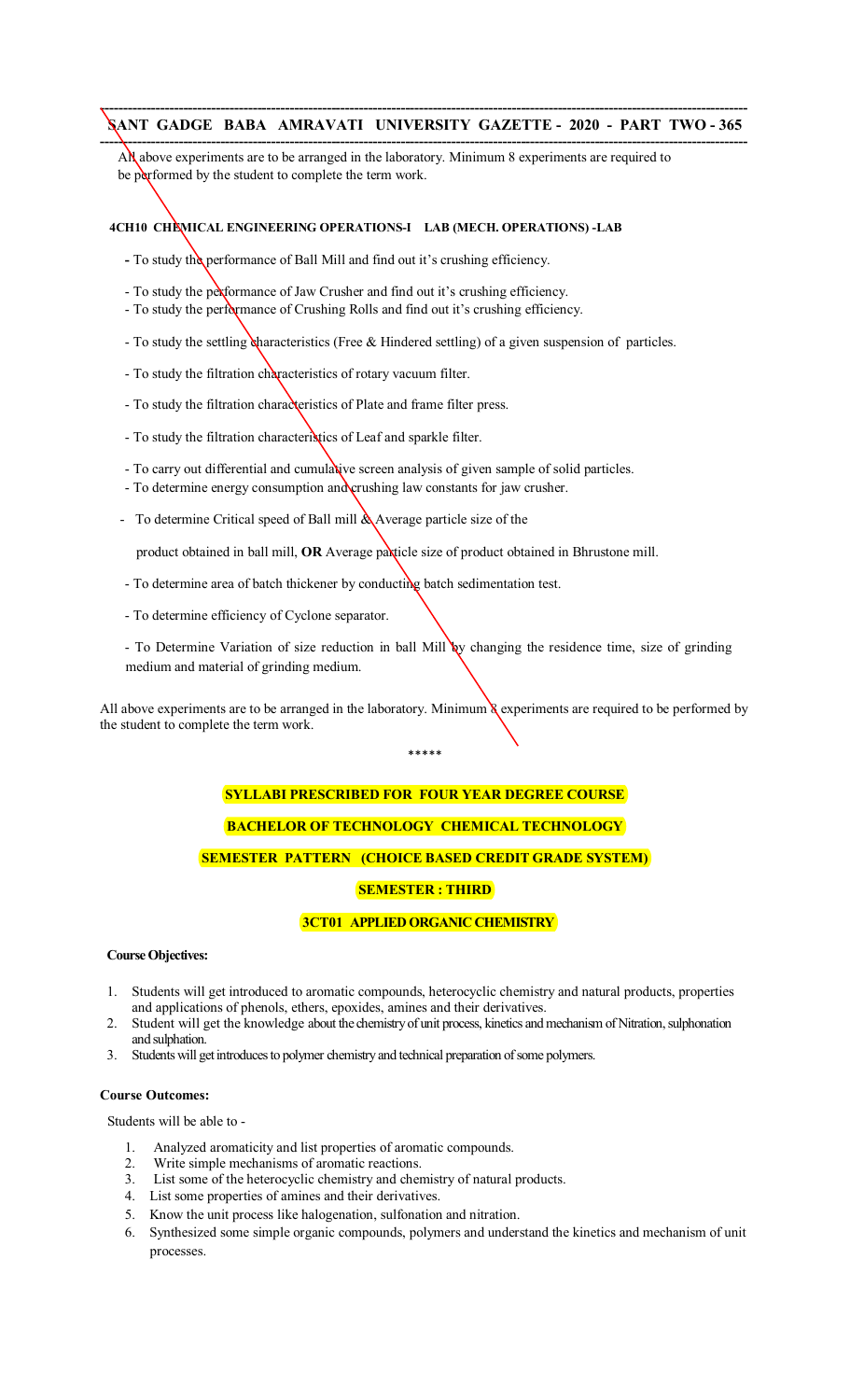#### **-------------------------------------------------------------------------------------------------------------------------------------------- SECTION-A**

Unit I : 1. Aromatic hydrocarbons : Preparation, properties and applications of Benzene, and Naphthalene 2. Heterocyclic compounds: Classification of heterocyclic compounds, preparation, Properties and applications of pyrrole, thiophene, & furan (8 Hrs.)

**Unit II** : 1.Phenols : Basic concepts, classification, preparation, properties and applications of Phenol, resorcinols, cresols, catechol.

 2. Ethers, epoxides and sulphur acids: Methods of preparation, General reaction, ethylene and propyleneoxides – their reactions and applications (8 Hrs.)

**Unit III : Amines and their derivatives** : Basic concepts, classification of amines, preparation, properties and applications of aniline and Benzene diazonium chloride.

Natural products: Terpenes, alkaloids, plant pigments, their applications (8 Hrs.)

### **SECTION-B**

**Unit IV :** 1) Study of Chemistry of Unit Process : Nitration, nitrating agents, kinetics and mechanism of aromatic nitration. Technical preparation of nitrobenzene and nitronaphthalene.

2) Study of Chemistry of Unit Process : Sulphonation and Sulphation : Sulphonating & Sulphating agents, kinetics of mechanism of sulphonation. Technical preparation of Sulphonation of Benzene (8 Hrs.)

- **Unit V :** 1) Study of Chemistry of Unit Process : Halogenation : Halogenating agents, thermodynamics, kinetics Technical preparation of DDT and Vinyl chlorides.
	- 2) Principles of polymer chemistry and practices: Classification of polymerization. Types of polymers. Technical preparation of Polyvinylchloride, Bakelite. (10 Hrs.)
- Unit VI: 1) Carbohydrates: Basic concepts, classification, industrial applications of glucose, sucrose and starch. 2) Chemicals in food products: Study of preservatives, sweetening agents and antioxidants. (6 Hrs.)

# **Books Recommended :**

- 1) Organic Chemistry (Vol. I & II): I.L.Finar, Longman Group Ltd. And the English Language Book Society, London,  $6<sup>th</sup>$  edition.
- 2) Advance Organic Chemistry: Fieser and Fieser, Asia Pub. House, Mumbai, 1961.
- 3) Unit Process in Organic Synthesis: P.H.Groggins, McGraw Hill, 5<sup>th</sup>edition.

# **3CT02 APPLIED PHYSICAL CHEMISTRY**

Teaching Scheme: Examination Scheme: Examination Scheme: (Th)Lecture: 03 Hours / week Tutorial: 01 Hour /week  $T(U)$ : 80 Marks  $T(I)$ : 20 Marks

Total credit: 04 Duration of Univ. Exam : 03 Hours

#### **Learning Objectives**:

- To understand the effect of structure on properties of polymer, concept of weight average and number average molecular weight of macromolecules.
- To understand the electrical properties of fluid.
- To know the rate, order, energy of activation of chemical reactions and their determination.
- To know the use of kinetics and thermodynamics to elucidate mechanisms of reactions.
- To understand the basic concepts, the Ist and IInd Laws of Thermodynamics, Thermodynamic functions and their applications.
- To predict the high and low quantum yield photochemical reactions and to know about advanced spectroscopic analysis techniques.
- To know the basic concepts and industrial examples of catalysis and adsorption on surface.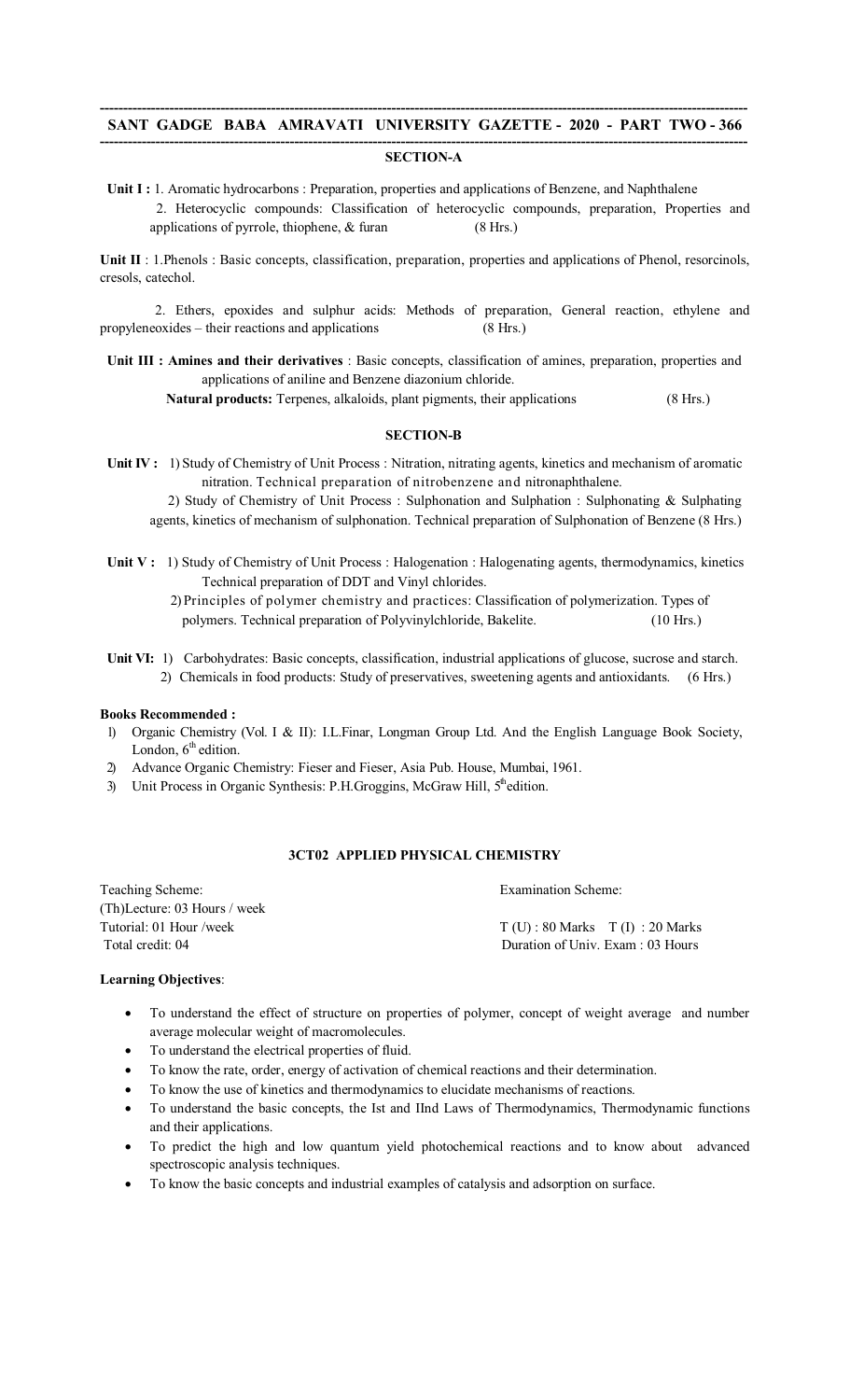### **-------------------------------------------------------------------------------------------------------------------------------------------- SANT GADGE BABA AMRAVATI UNIVERSITY GAZETTE - 2020 - PART TWO - 367 --------------------------------------------------------------------------------------------------------------------------------------------**

### **Course outcomes :**

The course will enable the student to:

- Evaluate the structural properties of macromolecules, average molecular weight determination of polymers by various methods.
- Evaluate the specific rate, order and energy of activation of chemical reactions.
- Know the fundamental concepts related to homogeneous and heterogeneous catalysis, mechanisms of industrially important reactions, surface phenomenon and adsorption isotherms.
- Apply mass and energy balances to closed and open systems ,Rationalize bulk properties and processes using thermodynamic considerations
- Distinguish the ranges of the electromagnetic spectrum used for exciting different molecular energy levels in various spectroscopic techniques and spectroscopic methods for identification of compounds.
- Know the ion transport  $\&$  electrical properties of solutions, solve problems involving transport no, electrode potential and emf of different types of cell.

### **Contents:**

**Unit- I : Ion transport and electrical phenomenon at interface**: Specific, Equivalent and Molar conductivity, Kohlraush's law and its applications ,Transport number and their determination ,Reversible and reference electrode , Thermodynamics of reversible electrode, Relation between electrical work done and free energy, Nernst equation for electrode potential , Standard electrode potential , Electrolytic concentration cell with and without transference, Determination of pH, solubility and solubility product of sparingly soluble salts, dissociation constant by EMF measurement, Numerical. (8 Hrs.)

**Unit-II : Polymer science:** Number average and weight average molecular weight of macromolecule, Methods of molecular weight determination of macromolecules, Membrane osmometry, Light scattering, sedimentation and ultracentrifuge methods, Effect of polymer structure on properties of polymers. Numerical on molecular weight determination. (6 Hrs)

**Unit- III : Kinetics & Reaction mechanism:** Introduction, Rate of reaction, concept of molecularity and order in elementary and complex reactions, differential and integral methods to formulate rate equations of zero, first and second order reactions. experimental methods in kinetic studies, effect of temperature on reaction rate, energy of activation and its determination, steady state approximation and rate determining step, Mechanism of complex reactions, photochemical chain reactions, polymerization reactions. Fast reactions **–** experimental techniques. Numerical (10 Hrs.)

**Unit-IV : Surface, interfacial chemistry and catalysis:** Adsorption , types of adsorption, Adsorption isotherms , Langmuir theory of adsorption, BET adsorption isotherm and it's application for determination of surface area of fine powder. Homogeneous and Heterogeneous catalysis, Criteria of catalyst, Theory of heterogeneous catalysis, Homogeneous, Lewis acid-base catalysts, organometallic catalysts and industrially examples, Auto and enzyme catalysis. kinetics of reactions on surfaces. (8 Hrs.)

**Unit – V** : **Thermodynamics and Equilibrium :** Statements of the second law; Heat engines, Carnot's theorem, and Carnot cycle, Mathematical statement of the second law, Introduction of Entropy under the IInd Law to define spontaneity of a process, Temperature- entropy diagram, Introduction of the state functions A & G to determine conditions of Material Equilibrium. Condition of reversibility, Transformation at constant temperature and pressure, Gibbs- Helmholtz equation, pressure – volume and volume – Temperature relationship under isothermal condition for ideal gas. Partialmolar properties, chemical potential, Numerical. (8 Hrs.)

**Unit VI: Spectroscopic techniques and applications :** Principles of spectroscopy and selection rules. Electronic spectroscopy. Vibrational and rotational spectroscopy of diatomic molecules. Principle, Instrumentation and Applications of IR, UV & NMR spectroscopy

**Photochemistry and Modern Analytical techniques:** Lows of photochemistry, quantum efficiency and its determination, low & high quantum yield reactions, Atomic absorption spectroscopy, chromatography. ( 8 Hrs.)

# **Books Recommended :**

- 1. Physical Chemistry , P.W. Atkins and J.D. Paula, Oxford University Press.
- 2. Physical Chemistry , K.J. Laidler and J.M. Meiser, CBS Publisher
- 3. Chemical kinetics and catalysis , R. J. Masel, John Wiley publications
- 4. Handbook of conducting polymers, Skotheim, Elsenbaumer and Reynolds, Marce Dekker.
- 5. Fundamentals of spectroscopy ,Banwell, Tata McGraw-Hill
- 6. Physical chemistry of surfaces, Arthur W. Adamsons, Alice P. Gast, John Wiley publications
- 7. Principle of Heterogeneous catalysis, J.M.Thomas, W.J. Thomas, John Wiley publications
- 8. Thermodynamics for students of chemistry, Dr. J. Rajaram & Dr. J. C. Kuriacose, Chand & comp.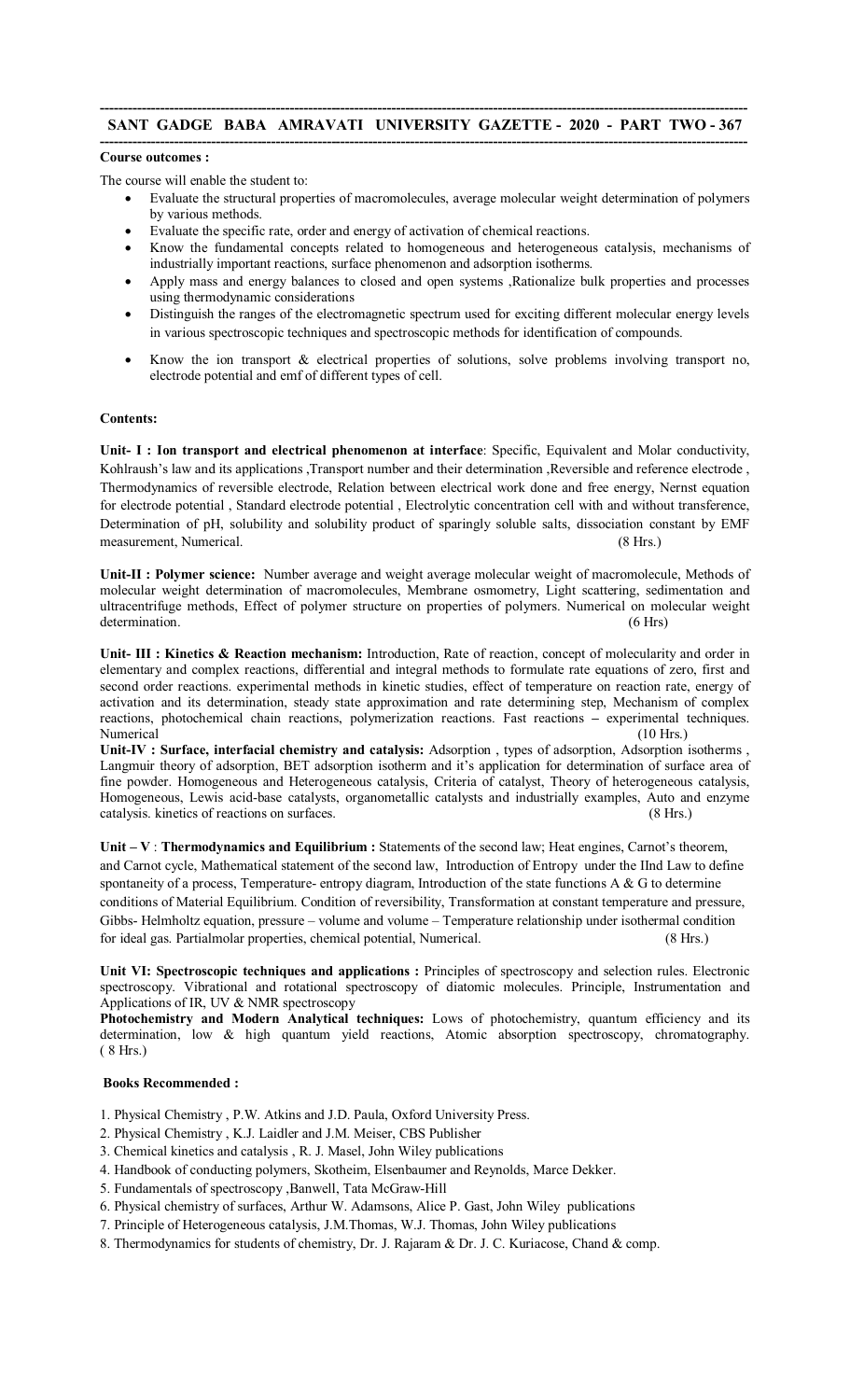### **-------------------------------------------------------------------------------------------------------------------------------------------- SANT GADGE BABA AMRAVATI UNIVERSITY GAZETTE - 2020 - PART TWO - 368 --------------------------------------------------------------------------------------------------------------------------------------------**

# **3 CH 03 /3CT03 STRENGTH OF MATERIALS**

# **Learning Objectives of Subject:**

- 1. TodeterminetheMechanicalbehaviorofthebodyandconstructionmaterialsbydetermining the stresses, strains produced by the application of loads.
- 2. To apply the fundamentals of simple stresses and strains.
- 3. To make one understand the concept of bending and its theoretical analysis.
- 4. To apply fundamental concepts related to deformation, moment of inertia, load carrying capacity, shear forces, bending moments, torsional moments, principal stresses and strains, slopes and deflection.

### **Course outcomes:**

At the end of the subject the students will be able -

- 1. To understand the basics of material properties, stress and strain.
- 2. To apply knowledge of mathematics, science, for engineering applications
- 3. To identify, formulate, and solve engineering  $\&$  real life problems
- 4. To design and conduct experiments, as well as to analyze and interpret action and reaction data.
- 5. To understand specific requirement from the component to meet desired needs within realistic constraints of safety.

### **SECTION – A**

**Unit I:** Mechanical properties: Concept of direct and shear stresses and strains, stress-strain relations, Biaxial and triaxial loading, elastic constants and their relationship, stress-strain diagrams and their characteristics for mild steel, tor steel, Generalized Hook's law, factor of safety. Uniaxial stresses and strains: Stresses and strains in compound bars in uniaxial tension and compression, temperature stresses in simple restrained bars and compound bars of two metals only.

**Unit II:** Axial force, shear force & bending moment diagrams: Beams, loading and support conditions, bending moment, shear force and axial load diagrams for all types of loadings for simply supported beams, cantilevers and beams with overhangs, relation between shear forces, bending moment and loading intensity.

**Unit III**: Stresses in beams (Bending, Shear), i) Bending: Theory of simple bending, section modulus, moment of resistance, bending stresses in solid, hollow and built up section. ii) Shear: Distribution of shear stresses on beam cross sections, impact loads and instantaneous stresses.

### **SECTION – B**

**Unit IV:** Torsion: Theory of torsion & assumptions, derivation of torsion equation, polar modulus, stresses in solid & hollow circular shaft, power transmitted by shaft, closed coiled helical spring with axial load. Thin cylinders subjected to internal pressures.

**Unit V:** Principal stresses: Biaxial stress system, principal stresses, principal planes, Mohr's circle of stresses, principal strains. Combined direct & bending stresses.

Unit VI: Slope & deflection of beams: Slope & deflection in statically determinate beams subjected to point loads, uniformly distributed loads, moments by Macauley's method. Theory of long columns, Euler, Rankin's formula.

### **Books Recommended:**

1. E. P. Popov, "Mechanics of Materials", Prentice Hall of India, New Delhi.

- 2. S.Timoshenko and O. H. Young, 'Elements of Strength of Materials', East West Press Private Ltd., New Delhi.
- 3. Ferdinard L. Singer, 'Strength of Materials', Harper and Row, New York.
- 4. Shames, I. H., 'Introduction to Solid Mechanics', Prentice Hall of India, New Delhi.
- 5. R. K. Bansal, Strength of materials, Laxmi Publications Pvt Ltd.
- 6. Junnarkar, S. B., Mechanics of materials.
- 7. Mubeen, A., Mechanics of solids, Pearson education (Singapore) Pvt. Ltd.
- 8. Beer and Johston, Mechanics of materials, Mc-Graw Hill.
- 9. S. Ramamrutham, Strength of Materials, Dhanpat Rai Publishing Co Pvt Ltd.

# **3CT04 APPLIED THERMODYANICS**

### **Course Learning Objectives :**

- 1. To study the basic concepts of thermodynamics, thermodynamic systems, work and heat
- 2. To study the laws of thermodynamics and their applications
- 3. To study the properties of steam, work done and concept of heat transfer
- 4. To study the air standard cycles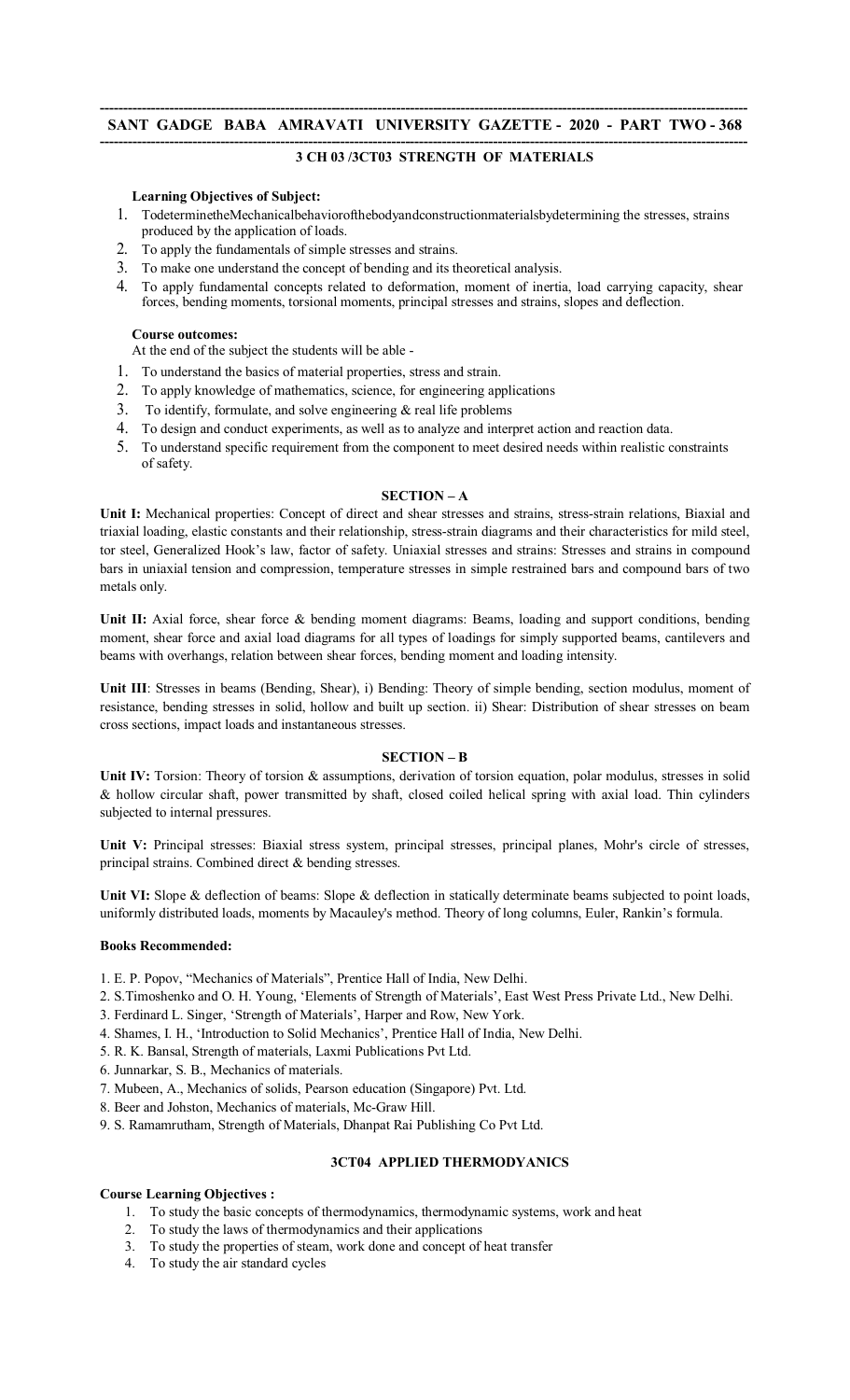#### **-------------------------------------------------------------------------------------------------------------------------------------------- Course Outcomes :**

Students will be able to

- 1. Understand the basic concepts of thermodynamics, thermodynamic systems, work and heat
- 2. Apply first law of thermodynamics and application of first law to flow and non-flow processes
- 3. Apply second law of thermodynamics and understand concept of entropy
- 4. Understand the properties of steam, work done and heat transfer during various thermodynamics processes with steam as working fluid
- 5. Understand the concept of air standard cycles

### **SECTION–A**

Unit-I: Introduction to basic concepts of thermodynamics, Macroscopic and microscopic approaches, properties of system, state, processes and cycle, thermodynamic equilibrium, types of thermodynamic systems, Temperatures and Zeroth law of thermodynamics, Quasi-static process, Gas Laws and Ideal gas equation of states, gas constant and universal gas constant.

Work and Heat: Definition of work, thermodynamic work, displacement work and other forms of work, Definition of Heat, Work and heat transfer as path function, comparison of work and heat, work done during various processes, P-V diagrams (10 hrs)

**Unit-II:** First law of thermodynamics: Energy of a system, classification of energy, law of conservation of energy law, Joules experiment. Energy a property of system, internal energy-a function of temperature, Enthalpy, specific heat at constant volume and constant pressure. Application of first law to non-flow pr oc es s es, Change in internal energy, work done and Heat transfer during various non-flow processes.

(7 hrs)

Unit-III: First Law applied to flow processes: Steady state, steady flow process, equation for work done in steady flow process and its representation on P-V diagram, mass balance and energy balance in steady flow process, steady flow energy equation and its application to nozzles and diffusers, turbine and compressor pumps, heat exchangers, Throttle valve etc. work done and Heat transfer during steady flow processes. (9 hrs)

# **SECTION–B**

Unit-IV: Second Law of thermodynamics: Limitations of First law, Thermal energy reservoir, heat engines refrigerator and heat pumps, COP and tonne of refrigeration, COP for heat pump and refrigerator, Kelvin-Plank and Clausious statements, their equivalence, reversible and irreversible processes, Carnot cycle, Carnot theorem and its corollary, The thermodynamic temperature scale, Reverse Carnot cycle, Inequality of Clausius. Introduction to Entropy, availability and irreversibility. Principle of increase of entropy. (8Hrs) Unit-V: Properties of Steam: Triple point and critical point, Sensible heat, latent heat, superheat and total heat of steam. Wet steam, dryness fraction, Internal energy of steam, External work of evaporation, internal latent hear, Specific volume, enthalpy, internal energy and entropy of steam. T-S diagram Mollier chart, Steam tables and their use. Work done and heat transfer during various thermodynamics processes with steam as working fluid. Throttling of steam, determination of dryness fraction using various calorimeters. (8Hrs)

Unit VI: Air Standard Cycles: Ottto, diesel, semidiesel, Brayton, Sterling and joule cycles etc., their efficiencies and mean effective pressure, comparison of auto, diesel and duel cycles.

Vapour Cycles:- Rankine and Modified Rankine Cycle. Comparison of Rankine and Carnot cycle, representation on P-V, T-Sand H-S diagram.(No numerical on this unit) (numerical on air standard cycle) (8 Hrs)

# **BOOKSRECOMMENDED:**

**TextBooks :**

- 1. Engineering Thermodynamic by P. K. Nag.
- 2. Fundamentals of Engineering Thermodynamics; R. Yadav;
- 3. Thermodynamics Basics and Applied: by V. Ganeshan
- 4. Thermal Engineerirng: by Mahesh M. Rathore.

# **Reference Books :**

- 1. Basic Engineering Thermodynamics- byReyner Joel
- 2. Thermodynamics- byC.P. Arora.
- 3. Fundamentals ofClassicalThermodynamics- byG. J.Vanwylen.
- 4. EngineeringThermodynamics; P. Chattopadhyay; Oxford
- 5. Engineering Thermodynamics; Gordon Rogers, Yon Mayhew; Pearson.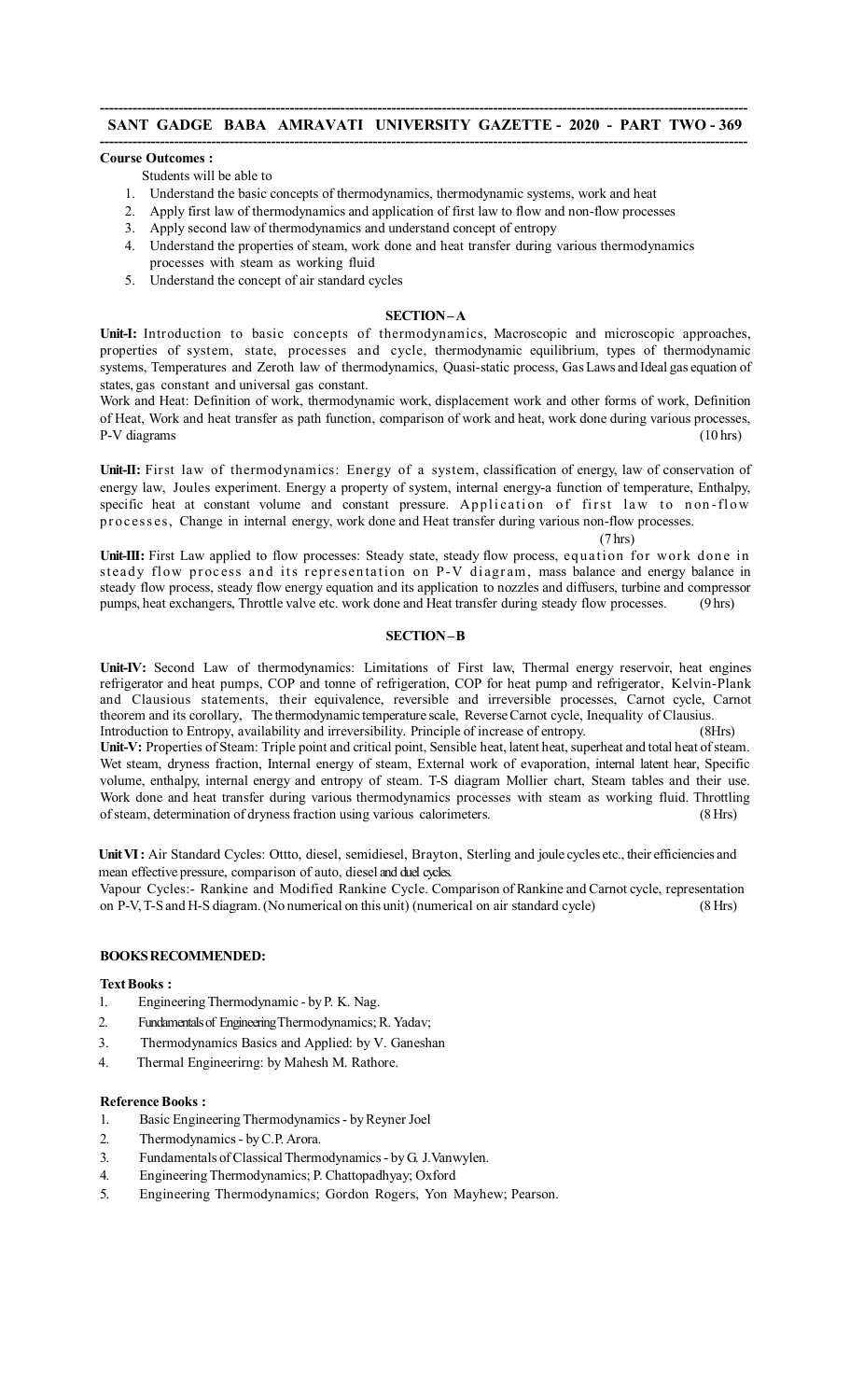### **-------------------------------------------------------------------------------------------------------------------------------------------- SANT GADGE BABA AMRAVATI UNIVERSITY GAZETTE - 2020 - PART TWO - 370 --------------------------------------------------------------------------------------------------------------------------------------------**

### **3CT05 PROCESS CALCULATION**

### **Course objectives :**

- 1. Students will learn the basic and fundamentals of chemical engineering operations and processes.
- 2. Students will understand the material balance and energy balance of various unit operations and unit processes.
- 3. Students will learn how to formulate and solve the problems related to material and energy balance with or without chemical reaction.

### **Course Outcomes:**

- After successful completion of this course student will be able to
- 1. Understand the concept of basic chemical calculations
- 2. Understand the concept and application of theory of proportions
- 3. Determine the humidity with/without using a psychrometric chart.
- 4. Make the material balance over unit operations and processes.
- 5. Make the energy balance over unit operations and processes.
- 6. Solve the problem of fuels and combustion.

### **SECTION A**

- **Unit I**: Introduction to unit operations and unit processes, Units and dimensions, Atoms, moles and molecular weight, mole and mass fraction, Composition of solids, liquids and gases, Concept of Normality, Molarity and Molality, PPM (Parts Per Million), Ideal Gas Law, Dalton's Law, Partial Pressure, Amagat's Law, Average Molecular Weight,Density of Gas Mixture, Raoult's Law, Henry's Law, Vapour Pressure, Clausius Clapeyron equation, Cox Chart,.Humidity and saturation, Humidity Chart, and their application.
- **Unit II** : Material balance without chemical reaction stoichiometry and unit operations Distillation, Absorption, Extraction, Crystallization, Drying, Mixing, Evaporation. Recycle, purge and Bypass calculations.
- **Unit III** : Material balance involves chemical reaction, Principle of stoichiometry, simple oxidation reaction, multiple chemical reaction, percentage Conversion, percentage Yield, and selectivity, calculation involving combustion of gases, liquid and solid fuel. Recycle, purge and bypass calculations. Introduction to unsteady state material balance

#### **SECTION B**

- **Unit IV** : Energy balance: open and closed system, heat capacity, calculations of enthalpy changes, enthalpy changes for phases transitions, evaporation, Solution and mixing, clausius clapeyron equation.
- **Unit V**: Energy balance with chemical reaction, calculation of standard heat of reaction, heat of formation, heat of combustion, Hess law, Effect of temperature on heat of reaction; adiabatic flame temperature calculations.
- **Unit VI** : Heating value of fuels, calculations involving theoretical and excess air, heat and material balance of combustion processes.

### **References :**

- 1. Bhatt, B. I., Vora, S. M., "Stoichiometry", Fourth Edition, Tata McGraw Hill Publishing Company Ltd, 2004.
- 2. Narayanan K V and Lakshmikutty B, Stoichiometry and Process Calculations, Prentice Hall of India Pvt Ltd, New Delhi 2006.
- 3. Sikdar, D. C., "Chemical Process Calculations", Prentice Hall of India.
- 4. Himmelblau, D. M., Riggs, J. B. "Basic Principles and Calculations in Chemical Engineering", Eighth Ed., Pearson India Education Services, 2015.
- 5. Hougen. O. A, Watson K.M. and Ragatz R.A. "Chemical Process Principles, Part -I, Material and Energy Balance".

# **3CT06 APPLIED ORGANIC CHEMISTRY- LAB**

#### **Course objectives:**

- 1. Students should be familiar with common organic compounds, should identify them and should know simple organic preparation and separationmethods.
- 2. Students will get introduced to aromatic compounds, heterocyclic chemistry and natural Products.

# **Course outcomes:**

- 1. Students will be able to list steps for identifying simple organic compounds
- 2. Students will be able to list some methods of separation of organic compounds
- 3. Student will be able to synthesize simple organic compounds.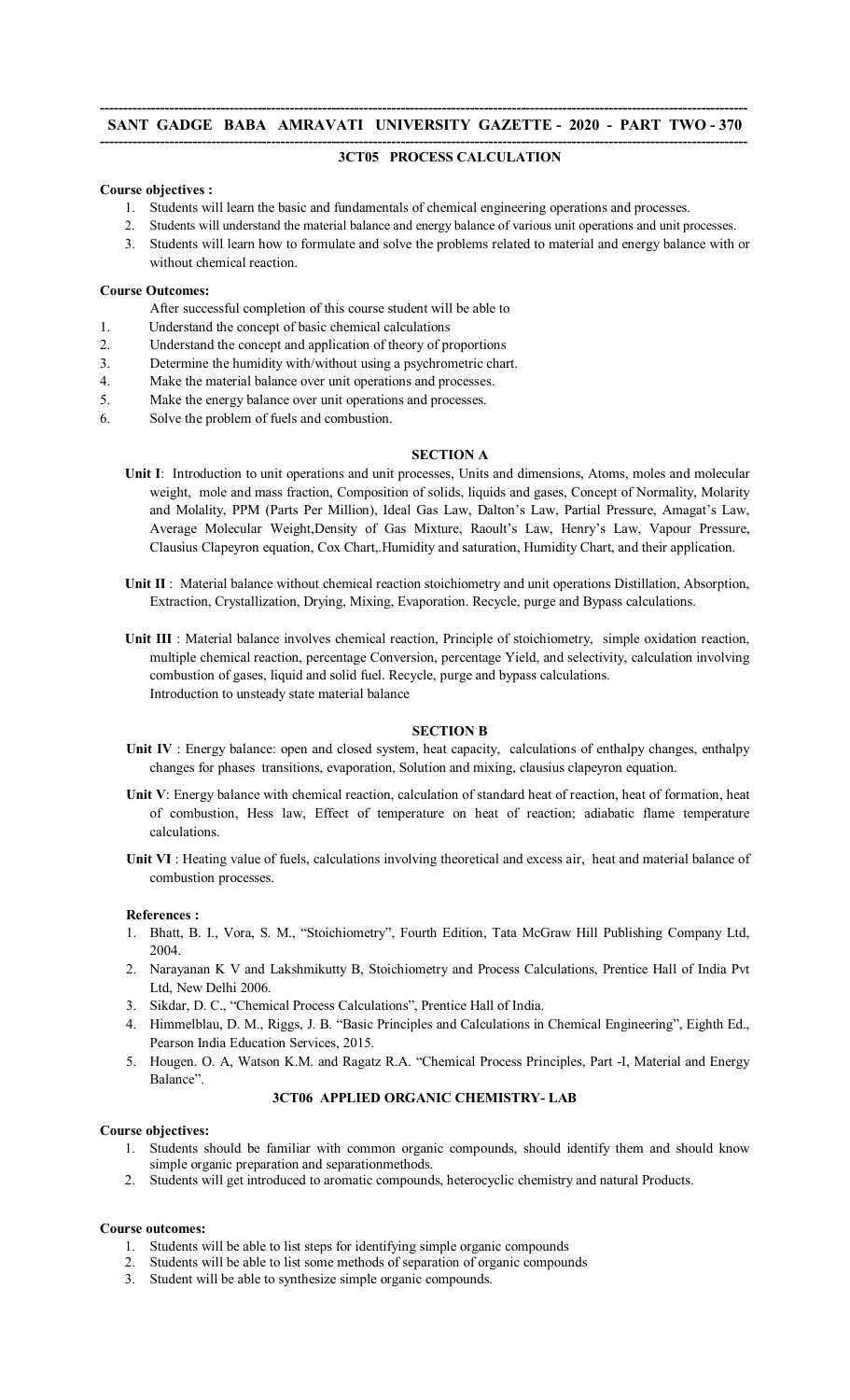### **-------------------------------------------------------------------------------------------------------------------------------------------- SANT GADGE BABA AMRAVATI UNIVERSITY GAZETTE - 2020 - PART TWO - 371 --------------------------------------------------------------------------------------------------------------------------------------------**

# **Content:**

- 1. Identification of an organic compound through elemental analysis, group detection, physical constants (m.p and b.p) and derivatisation.
- 2. Separation and purification of binary mixtures of the type: water soluble-water insoluble, both watersoluble, liquid-liquid by distillation, dissociation - extraction , crystallization, etc.
- 3. Simple organic preparations:
	- i) Acetanilide
	- ii) Nitro Acetanilide
	- iii) Aspirin

### **Books Recommended:**

- 1. Practical Organic Chemistry, by I.L. Finar
- 2. Laboratory hand book of organic qualitative analysis and separation, by Kulkarni V. S. D. Ramchandra & co. Pune.

# **3CT07 APPLIED PHYSICAL CHEMISTRY- II - LAB**

Total credit: 1

Total hours / week : 2 Examination Scheme: (I): 25, (Ext): 25 Marks

**Course Objectives:** To provide the practical knowledge of analysis techniques by classical and instrumental methods for developing experimental skill to built technical competence.

### **List of Experiments:**

- 1. Determination of viscosity average molecular weight of polymer.
- 2. Determination of order of reaction and specific rate constant of hydrolysis of methyl acetate.
- 3. Study of kinetics of second order reaction.( Saponification of ethyl acetate & reaction between potassium per sulphate & potassium iodide)
- 9 Per surpriate  $\alpha$  potassium routed,<br>4. Determination of relative strength of two acids by kinetic study of reaction
- 5. Determination of energy of activation of reaction
- 6. Determination of equivalent conductivity of strong electrolytes at infinite dilution.
- 7. Determination of transport number by EMF measurement.
- 8. Determination of equivalence point of titration by conductance measurement.
- 9. Potentiometric titration between strong acid and strong base.
- 10. Verification of Beer- Lambert's law and determination of concentration of unknown solution.
- 11. Verification of Freundlich and Langmuir isotherm.
- 12. Determination of refractive index.
- 13. Determination of solubility of sparingly soluble salts by EMF measurement.
- 14. Determination of heat of neutralization & ionization of acetic acid
- 15. Determination of ∆H and ∆S of monobasic acid by measuring its solubility at different temperatures.
- 16. Determination of specific rotation of cane sugar by polarimetry.

All above experiments are to be arranged in the laboratory. Minimum 08 experiments are required to be performed by the student to complete the term work.

**Course outcomes:** After completion of this course the students shall be able to :

- 1. Understand the objectives of their experiments.
- 2. Follow the proper and safe procedure to get the accurate results.
- 3. Record and analyze the results.
- 4. Interpret the results through proper writing in laboratory journal

### **Books Recommended :**

- 1. Experiments in Physical Chemistry, David P. Shoemaker, Carl W. Garland, Jeffrey I. Steinfeld
- 2. Experiments in Chemistry, Dr. D. V. Gahagirdar, Himalaya Publishing House
- 3. A Text Book of on experiments and calculations- Engg. Chemistry, S.S. Dara, S. Chand & Comp. ltd.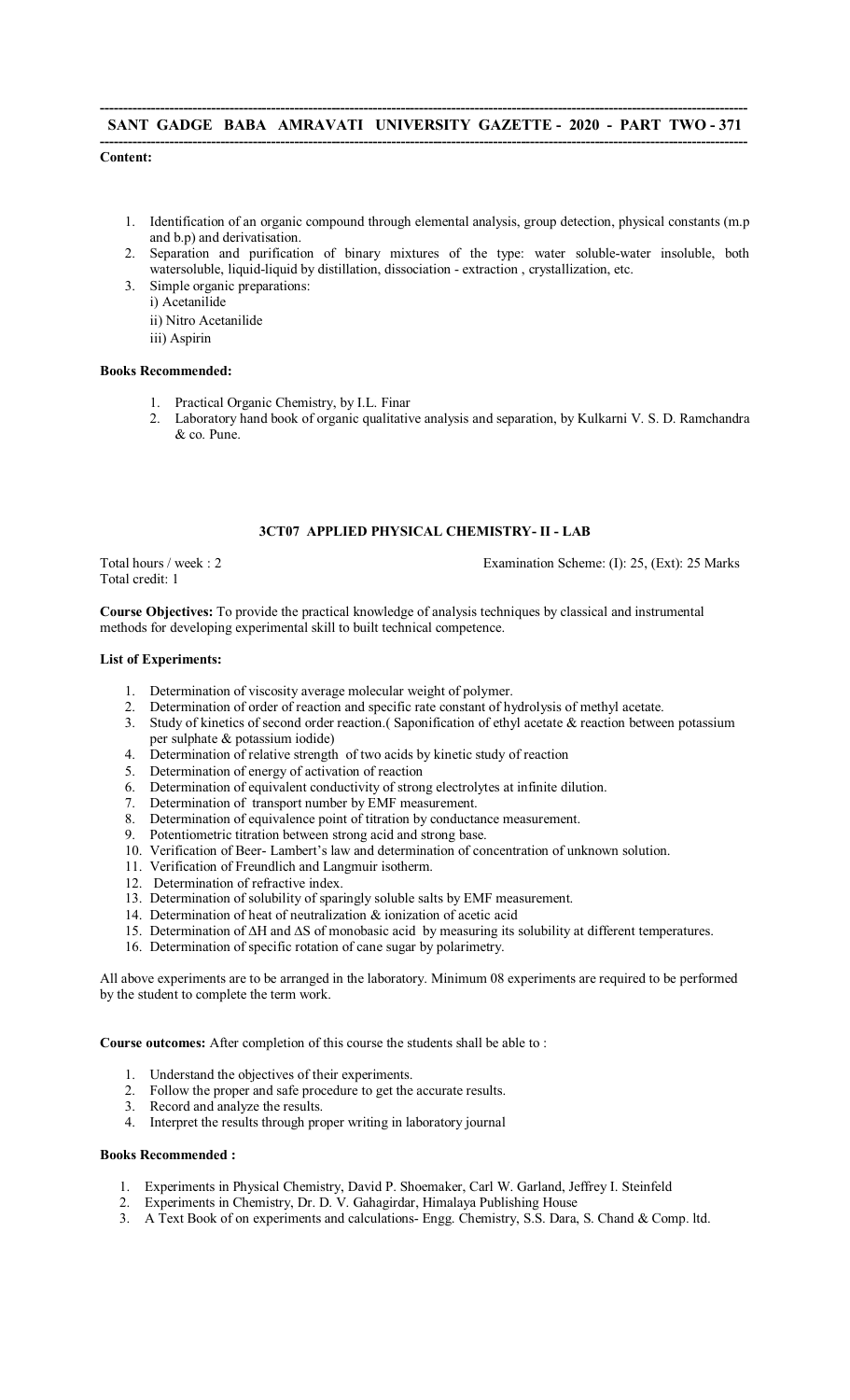### **-------------------------------------------------------------------------------------------------------------------------------------------- 3CT08 / 3CH08 – STRENGTH OF MATERIALS – LAB**

List of Practical's in Strength of Material Lab (Minimum any eight practical from the list should be performed)

- 1. Tension test on metals.
- 2. Compression test on metals.
- 3. Shear test on metals.
- 4. Impact test on metals.
- 5. Hardness test on metals.
- 6. Torsion test on metals.
- 7. Deflection of beams.
- 8. Modulus of rupture test.
- 9. Buckling of columns.
- 10. Deflection of springs.

# **3CT09 APPLIED THERMODYNAMICS – lab.**

Minimum 8 10 10 Practicals based on the Syllabus 3CT09 APPLIED THERMODYNAMICS**.** 

# \*\*\*\*\*\*\*\*\*\*\*

# **SEMESTER - IV**

### **4CT01 MATHEMATICS - II**

#### **Course Outcomes:**

After successfully completing the course, the students will be able to

- 1. Demonstrate the knowledge of partial differential equations, applied to Computer technology.
- 2. Find roots of complex numbers, separate the complex quantity in real & imaginary parts, and find logarithms of negative numbers and complex quantities.
- 3. Compute different Numerical Methods
- 4. Analyze the Knowledge of Optimization.
- 5. Analyze the concept of Linear Programming Problems and Simplex Method
- 6. Demonstrate the basic concepts of probability and statistics

Students are expected to be aware of the statements of the relevant theorem without mastering their proofs.

Unit I :Partial Differential Equations : Basic concepts (@J 1.1), Vibrating string (@11.2), separation of variables ( $\omega$ 11.3), one dimensional heat flow( $\omega$ 11.5), 11.6) (07 periods)

**Unit II: Complex Numbers and Analytic functions** : Complex numbers(@12.1), polar fonn(@12.2),Complex function limit, derivative analytic function  $(Q12.4)$ , Cauchy Riemann Equations, Laplace's Equation( $Q12.5$ ), rational functions(@12.6), Exponential function (@12.7), Trigonometricand hyperbolic functions (@12.8),  $logarithm$  ( $\mathcal{Q}(12.9)$ ) (07 periods)

Unit III : Numerical Analysis : Errors in computation (@19.1), Solution of Equations by iteration, Newton -Raphson method  $(Q_1 19.2)$  Finite differences $\{Q_1 19.3\}$ , Interpolation  $(Q_1 19.4)$ , Numerical integration using rectangular, trapezoidal and Simpson's rule (07 periods) (07 periods)

**Unit IV : Optimization** : Basic concepts  $(Q22.1)$ , Linear programming $\{(Q22.2)$ , Simplex method $\{(Q22.3) \mid (Q_2 \sim 2.4)$  (07 periods) method $\{(a, 22.3), (a, -2.4)\}$ 

**Unit V : Probability and Statistics** : Sample mean and variance (@23.3), probability (@23.S),Permutations and combinations ( $@23.6$ ), discrete and continuous distributions ( $@23.7$ ), mean and variance of adistribution ( $@23.8$ ), Binomial, Poisson distributions ( $@23.9$ ),Normal distribution ( $@23.10$ ) (07 periods)

**Unit VI : Probability and Statistics** (continued) : Random sampling (@23.12), Estimation of parameters  $((a)$ 23.13),confidence intervals  $((a)$ 23.14), Testing of hypothesis  $((a)$ 23.15) (07 periods)

**Note :** Numbers in bracket refer to section number; T1 "AdvancedEngineering Maths" by Erwin Kreyszig (Finn jdn), WileyEastern.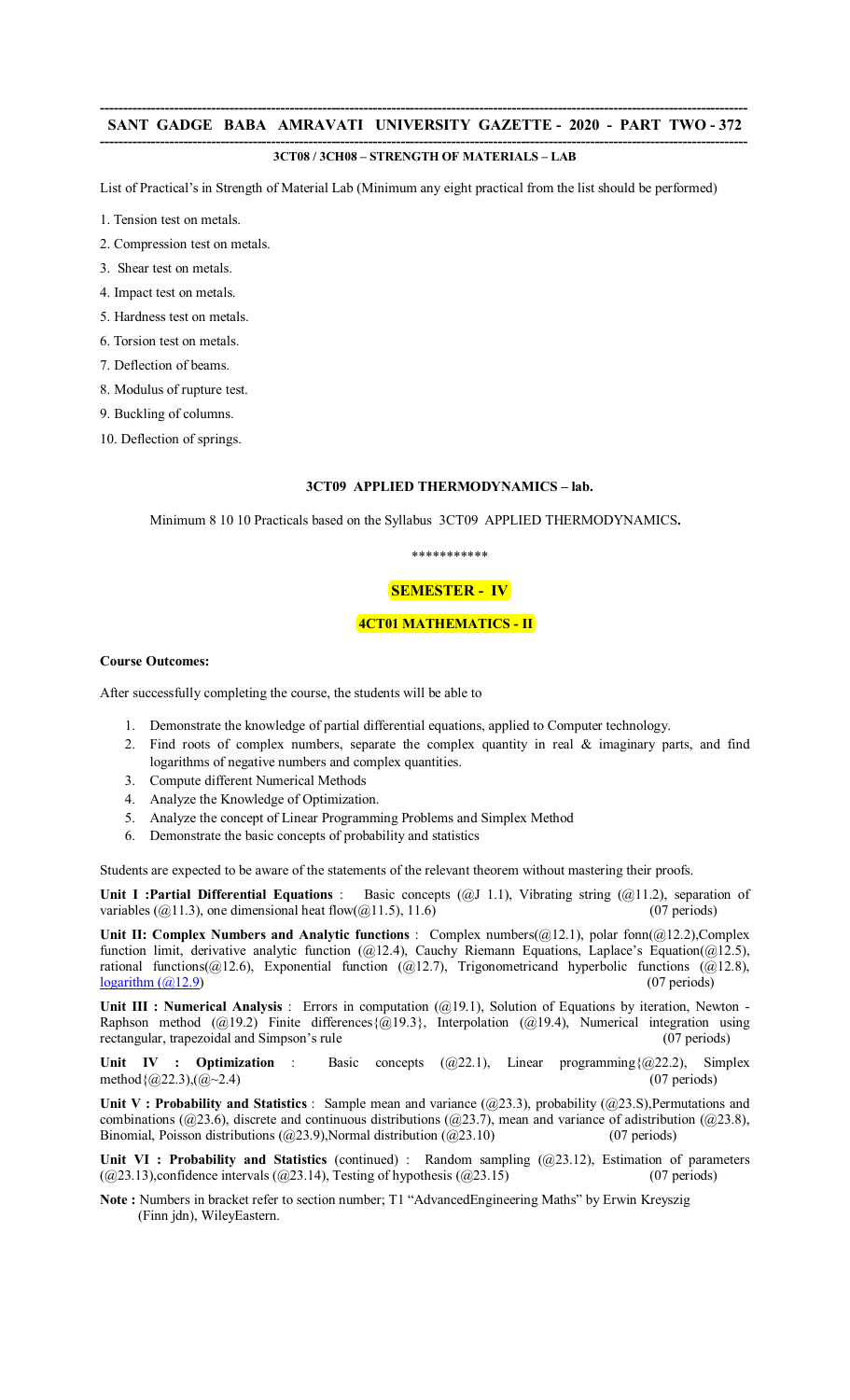#### **-------------------------------------------------------------------------------------------------------------------------------------------- Books Recommended :**

- 1) Elements of Applied Mathematics: P.N. Wartikar& J.N. Wartikar,
- 2) A text book of Applied Mathematics: P. N. Wartikar& J. N. Wartikar,
- 3) Advanced Engg. Mathematics Erwin Kreyszig, Wiley Eastern (5thEdition),
- 4) Higher Engg. Mathemetics . B.S.Grewal.
- 5) Numerical Method for Mathematics Science and Engineering, John H. Mathew, PHI
- 6) 4. Numerical Methods Principles, Analysis & Algorithms Pal, Oxford.

# **4FT02 FOOD TECHNOLOGY-I:**

### **CHEMISTRY OF FOODS :**

Development of Food Chemistry : History of Food Chemistry. Nature and Origin of life. Basic activities of animals and plants and their relations. Water and Ice: Importance of water in foods. Structure of water and ice. Concept of bound and free water and their implications.

**Carbohydtrates** :- Nomenclature, Classification and structure of Carbohydrates. Chemical reactions of carbohydrates. Physical and Chemical properties of sugars, starch, pectic substances, gums and other polysacchrides, Functional properties of carbohydrates in foods.

**Lipids:** Definition and classification of lipids, Chemistry of fatty acids and glycerides, Physical and chemical characteristics. Chemistry of processing of fats and oils, hydrogenated fats, shortening agents and confectionery fat etc. Rancidity of fats and oils, its prevention and antioxidants. Functional properties of lipids in foods.

**Protein**: Importance of proteins. Nomenclature, classification, structure and chemistry of amino acids, peptides and proteins Sources and distribution of proteins. Isolation identification and purity of proteins, Denatruation Functional properties of proteins in food.

**Fruits and Vegetables**: Plant Cells and tissues, their structure, functions and physiology, Chemical Composition of edible plant tissue. Texture of fruits and vegetables. Effects of cooking on texture and composition of fruits and vegetables.

**Meat. Fish and Poultry** : Animal Proteins, Structure and chemical composition of muscles, **Myoglobin and hemoglobin** - Post - Mortem charges regor mortis. Methods of cooking and processing and their influence on texture. Physical and chemical changes during cooking Palatability characters; texture and tenderness. Structure and composition of eggs. Chemistry and functional properties of eggs.

**Milk and Milk Products :** Composition of milk, Physical and chemical properties of milk protein and effects of processing on these. Chemistry of milk product like cheese, cream, butter, ghee etc

**Miscellaneous**: Sensory perception of tests and flavors. .Browing reactions, Nutritive and non-nutritive sweeteners. Food dispersions and their implications on foods.

### **Books Recommended** :

1. Food Chemistry by L.H. Meyer, Publishers, Van Nostrand Reinhold Co.New York, Latest Edition.

2. Principles of Food Science- Edited by Owen R. Fennema, Part I Food Chemistry, Publishers Marce Dekker, Inc. New York.

3. The Chemical Analysis of Foods and Food Products : Morries, B.Jacobs 3rd Edition, Publishers Van. Nostrand Company, INC. Princeton, New.

4. Introduction to the Biochemistry of Foods by J..B.S. Braverman, Publishers Elsevier Publishing Co. Amsterdam, Latest Edition.

5. The Spice Hand Book by J. W.Patty, Publishers Chemical Publishing Co. Inc.New York, Latest Edition.

6. Food Theory andApplication by Paul, Pauline and Palmer, Helen H., Publishers, John Wiley and Sons. NewYork,. Latest Edition.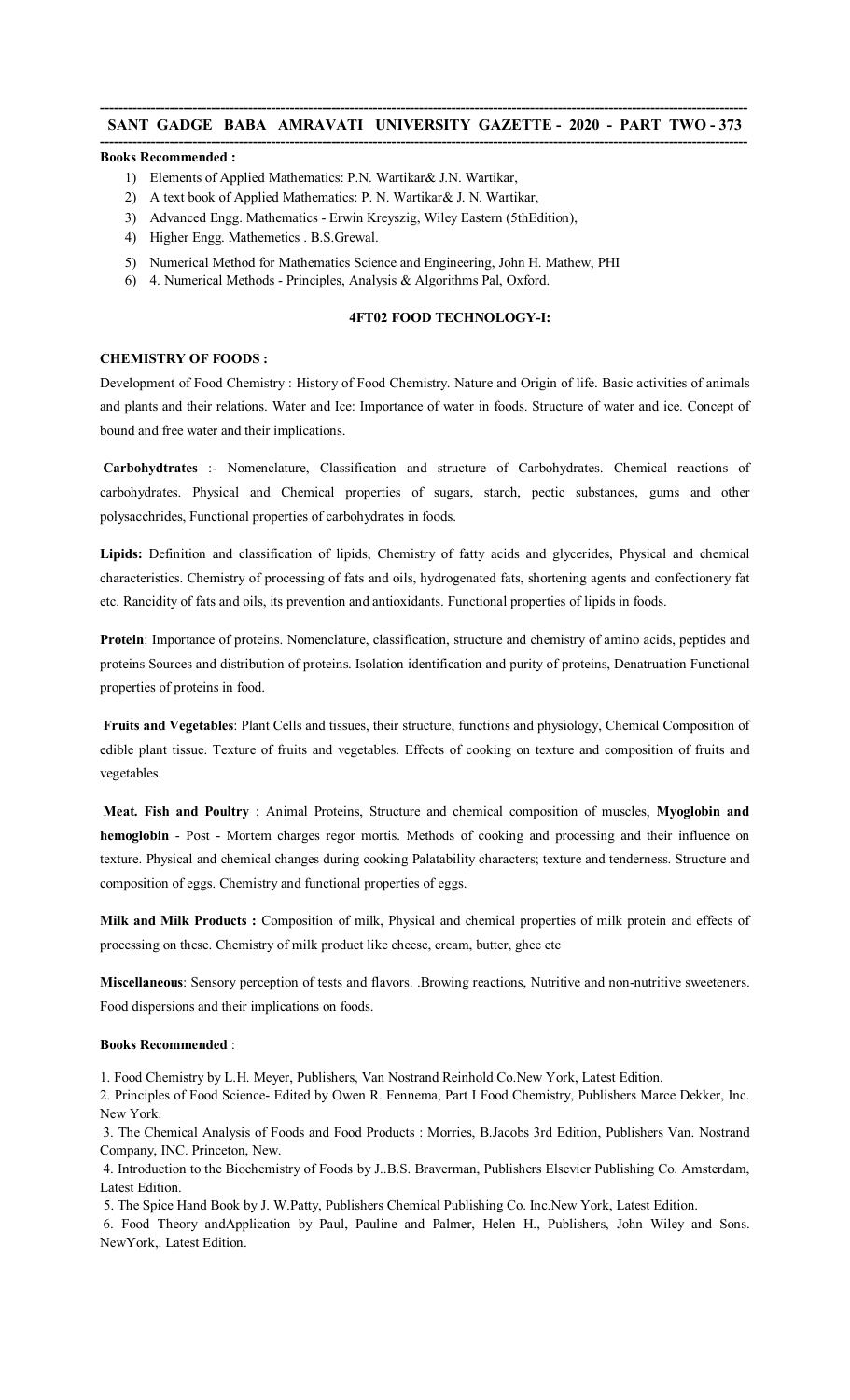#### **-------------------------------------------------------------------------------------------------------------------------------------------- 4PT02 PULP AND PAPER TECHNOLOGY-I**

# **CHEMISTRY OF WOOD AND PULP OF PAPER MATERIALS:**

# **Species, anatomy and physical properties of Wood**:-

Classification of woods, plants used in pulp and paper, gross structure of trunk, structure elements of wood, fiber dimensions water conducting system, food conducting system, reactions of wood, bark and its structural elements, dec of wood, physical properties of wood. Fiber morphology: Cell formation and growth, fiber structure, chemical composition of wood, non-wood fibers used in pulping bast, fruits, grass, leaf, animal, mineral and synthe: icfibers

**Cellulose**: Chemistry and location in the cell, isolation molecular constitution, microfibrils, crystalline and amorphoupus Pulp of Paper biogenesis of the cell wall, Polysacchrides, sorption, swelling and solution of cellulose, degradation reactions of pulp of paper.

**Hemicelluloses** : Structure and properties of hemicelluloses.

**Lignin:** Lignification in wood, biological and biochemical aspects of lignin information, structure and properties of lignin, separation of lignin from woodytissues and Fiber laboratory separation, commercial separation, analysis of'lignin and utilization of Lignin.

### **Books Recommended :**

1. "The Chemistry of Cellulose" by Emil Hauser, John Wiley & Sons, New York.

2. "The Methods of Cellulose Chern. " by Charles Dorce, Chapman & Hall, L.

- 3. High Polymers Vol V (Part-I to V) edited by Emil Ott& Others, Interscience Publishers.
- 4. Publishing Processes by S.A.Rydholm, John Wiley & Sons, Inc.,New York.
- 5. Pulp &Paper : Chemistry & Chemical Technology by James P. Cascy.

# **4OT02 OIL & PAINT TECHNOLOGY-I**

# ( CHEMISTRY OF OIL AND FATS & INTRODUCTION OF PAINTS )

- **Natural Fats** : Their Sources, classification and composition Constituents of natural fats : Glycerides, Phospholipids, Fatty acids, non-glycerides constituents, toxic constituents and detoxication, Nutritional functions of Fats. **Glycerides and fatty acids :** Nomenclature, Structure, occurrence in fats. Physical properties of fats and fatty acids. Elementary ideas on their liquid properties, solution properties and spectral properties.
- **Chemical reaction of fats and their fatty acids**. Chemistry of hydrogenation, hydrogenolysis, autoxidation, polymerisation dehydration, pyrolysis, halogenation, sulpation and sulphonation , esterification , interesterification and hydrolysis. Chemical Oxidation of fatty acids, Significance and importance of these reactions. Rancidity Of Oils & Fats, . Oils Antioxidant and Synergists.
- **Physical and Chemical characteristics** : Indian standards for oils and fats ISI Specifications of Oilseeds, Oils, DOC, Vegetable Ghee .Identification of fats. Detection of adulteration in fats and Indian standards for oils and fats. **Introduction of Paints**, Types Of Paints, Basic Ingredients of Paint System, Industrial Applications of Paints , Recent development in the field of Oils & Paints.

### **Books Recommended :**

- 1. Industrial Oil and Fat Products Ed. : A.E.Bailey. Interscience & Sons New York, London, Sydney 5<sup>th</sup> Edn.
- 2. An Introduction of the Chemistry and Biochemistry of Fatty Acids : Gumstone.
- 3. Progress in the Chemistry of Fats and other liquids (Vols. 1 to 11) T.R.Holmann, Pergamon Press.
- 4. FattyAcids: K.S.Markley, Inter Sc.Publishers, 2nd edition, NewYork.
- 5. Industrial Chemistry of Fats and Waxes : T.Hilditch Balliere Tindall and Cox, London 2nd Edition.
- 6. Rancidity of Edible Fats : C.H.Lea, His Majesty's Stationary Office, London, LatestEdition.
- 7. Analysis of Fats and Oils: V.V.Mellen Bacher, Garrard Press Publishers, Illinois, Latest Edition.
- 8. Outline of Paint Tech. H.Hea
- 9. Introduction of paints by Morgan.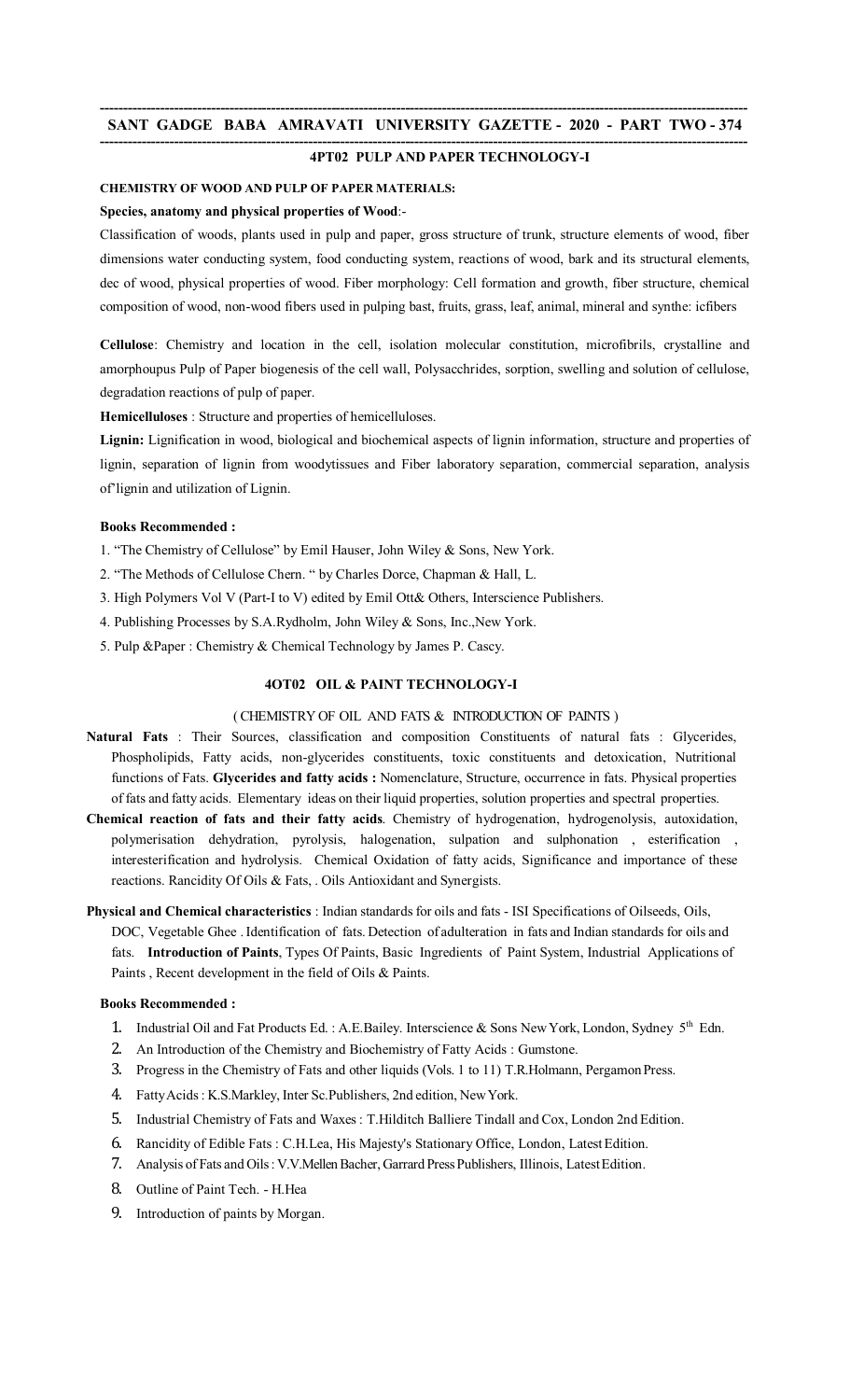#### **-------------------------------------------------------------------------------------------------------------------------------------------- 4PC02 PETROCHEMICAL TECHNOLOGY - I**

**Course Objectives**: Basic Concepts of Chemistry of Hydrocarbons, Introduction to Basic Refinery Processes. Formation Theories of Petroleum. Exploration and prospecting for petroleum and gas field, Drilling. Transportation, Storage of Petroleum & Products and future Energy Sources.

# **Course Outcomes:**

1) Students will be able to understand the chemistry and composition of petroleum.

2) Students will be able to understand the importance petroleum as a source of energy and petrochemicals

3) Students will be able to understand the technology involved in exploration and prospecting for petroleum and gas field, as well as drilling for petroleum.

**Unit-I**: Origin, Occurrence, and Formation of crude petroleum. History of Indian Petroleum and Refining Industry and future trends. Hydrocarbon resources in India, history. World Petroleum Scenario, world Petroleum Reserves and Deposits. Crude Oil and Natural Gas Production and Consumption in India. Petroleum refineries in India, their location, year of commissioning, and organizations, Refining Capacity& throughput, Production& Consumption of Petroleum Products. Advantages and disadvantages of petroleum.

**Unit-II**: Composition, Chemistry, Classification of Petroleum Hydrocarbon composition of petroleum and petroleum products (liquid and gas).Non-hydrocarbon compounds in petroleum. Properties of hydrocarbons and non-hydrocarbons. Classification and description of crude oils and petroleum gases.

**Unit-III**: Refining Processes and Operations Various refining processes, operations and chemistry involved. Principle involved in dehydration, desalting and conditioning of crude oil. Thermodynamics, kinetics and reaction mechanism, principle involved in thermal and catalytic processes such as thermal and catalytic cracking, hydro cracking, reforming, isomerisation, polymerization, alkylation.

**Unit-IV**: Exploration and prospecting for petroleum and gas field Structure of earth and of the earth crust, formation of Sedimentary rocks, Exploration and prospecting for petroleum and gas field, Geological, Geophysical, Geochemical prospecting methods, geophysical borehole logging methods. Migration of petroleum and gas deposits and commercial petroleum accumulations. Petroleum traps and their classifications. Development of an oil or gas field.

**Unit-V**: Drilling for Petroleum Drilling operation, Cable tool method, Rotary drilling, Turbo drilling, types of drill bits, mud fluids, casing off formations, Deviation of holes, Directional drilling, Offshore drilling rigs, Well control systems.

**Unit-VI** : Other Sources of Hydrocarbons, Transportation& Storage of Petroleum Sources of hydrocarbons other than crude oil, future automotive fuel resources, new and future energy sources. Transportation and storage of crude oil, petroleum gases, and petroleum products. Shipping tankers, Pipelines: Materials and Corrosion, Onshore and offshore pipeline construction. Pipeline network in India.

# **Books Recommended** :

1) Modern Petroleum Refining Processes by B. K. BhaskaraRao, Latest Edition.

2) Chemistry of Petrochemical Processes by Sami Matar, Lewis F. Hatch

3) The Chemistry and Technology of Petroleum by James G. Speight

- 4) Fundamentals of Petroleum and Petrochemical Engineering by Uttam Ray Chaudhuri
- 5) Modern Petroleum Technology Volume-I Upstream Edited by Richard A. Dawe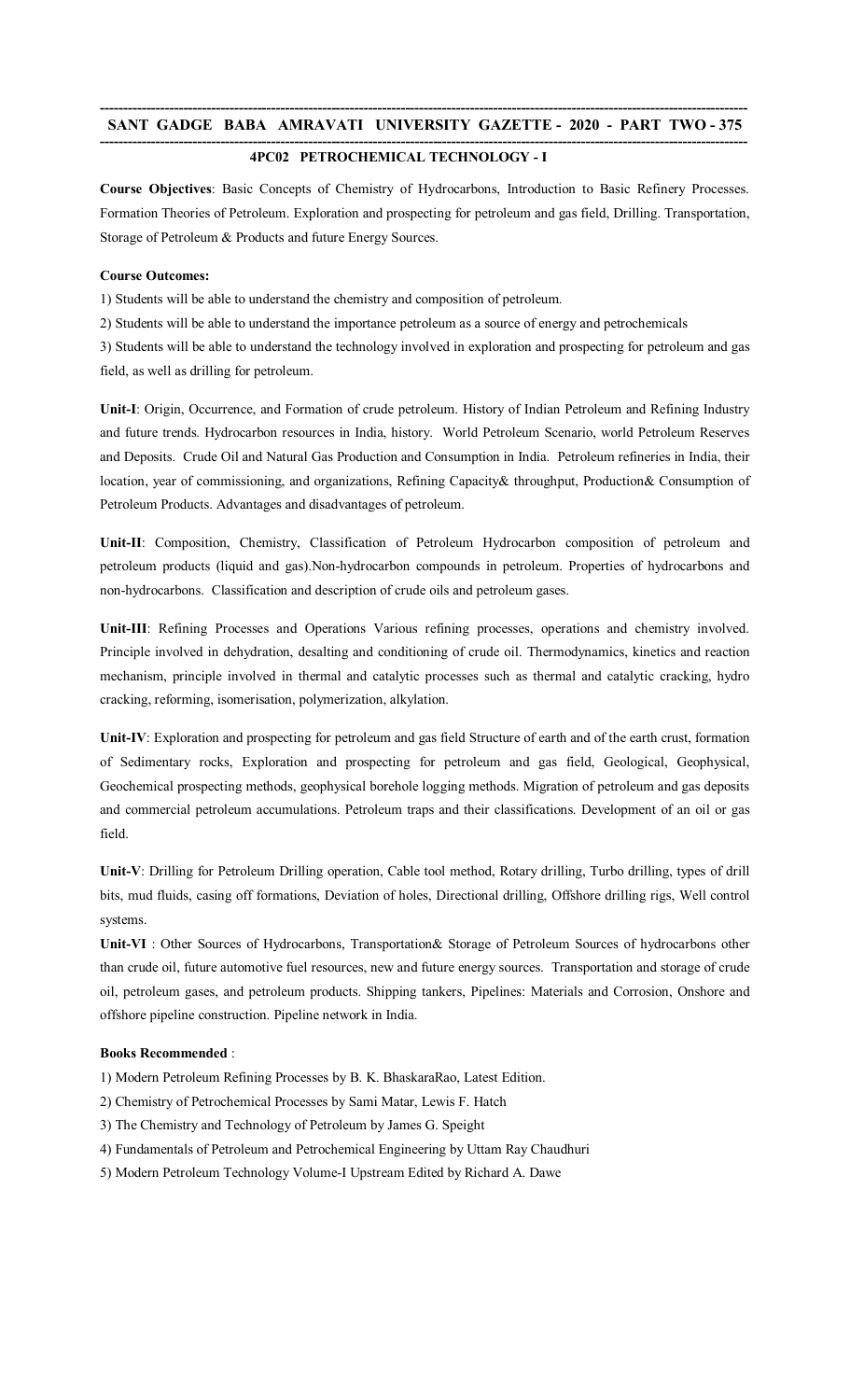#### **-------------------------------------------------------------------------------------------------------------------------------------------- 4 CT03 / 4CH02 MACHINE DESIGN & DRAWING**

### **SECTION - A**

**Unit I**- (a) Sectional Views Conversion of pictorial view in to sectional orthographic projections, Sectional views with different types of projections, Missing views (12 Hrs)

Unit II- a) Development of surfaces 31 32 Development of surfaces of cubes, prisms, cylinders, pyramids, cones & their cut sections

 b) Intersection of solids-prism and prism, cylinder and cylinder, cylinder and prism, cone and cylin-der, cone and prism. (12 Hrs)

# **SECTION B**

**Unit III**- (a) Meaning of Design, Phases of Design, Design considerations.

(b) Simple stresses, Thermal stresses, Torsional Stress, stresses in straight & curved beams and its application- hooks, cclamps

(c) Design & drawing of riveted joints- Caulking & fullering, failures, strength & efficiency of riveted joints.

(d) Welded joints- Symbolic representation, Strength of transverse & parallel fillet welded section e) Design & drawing of Knuckle Joints (12 hrs)

**Unit IV** :(a) Design of Helical springs- Types of springs, stresses in helical springs, Wahl's stress factor, Buckling & surge, tension spring (b) spiral & leaf springs c) Design of power screw-Torque required to raise loads, efficiency & helix angle, overhauling & self locking of screw, acme threads, stresses in power screw. (12 hrs)

#### **Books Recommended :**

### **Text Books :**

1) Machine Drawing by N. D. Bhatt, Charator Publication

2) Machine Design by R. S. Khurmi & J. K. Gupta , S. Chand Publication .

#### **Reference Books :**

1) Machine Design by Dr. P. C. Sharma & Dr. D. K. Agrawal, Katsons Books publication

2) Design of Machine elements by C. S. Sharma, Kamlesh Purohit, PHI publication

3) Design of Machine elements by V. B. Bhandari, Tata McGraw Hill Publication

4) Machine Design, Jindal, Pearson publications

5) Design Data Book by- P.S.G. Koimbatore

6) Design Data Book by Mahadevan.

(Use of any data book from the above will be permitted during the examination).

#### **4CT04 MATERIAL SCIENCE & ENGINEERING**

### **SECTION-A**

**Unit I :** Crystalline and non crystalline structure sensitive and insensitive properties and defects in crystals. Co-relation of mechanical properties with reference to structure.

**Unit II:** Effect of temperature on mechanical properties various rnethods of improving the strength failure under service conditions

**Unit III :** Solid solutions phase diagrams and their relation to meta properties with reference to steels and cast irons.

# **SECTION-B**

Unit IV : Heat treatment of steels and common on ferrous alloyes.

**Unit V:** Elastomers and plasiomers, molecular structure and properties of polymers, ceramic materials and refractoriness, High ternperature oxide ceramics glasses and their properties, composite materials.

**Unit VI :** Corrosion: Electrode potentials e.m.f and galavanic series, polarization forms of corrosion, rate factors, inhibition, prevention, control and testing, Corrosion behaviour of metals and alloys chemical resistance of polymers, Forming processes and corrosion. Non destructive methods of testing, Metallic, Plastic and other protective coatings.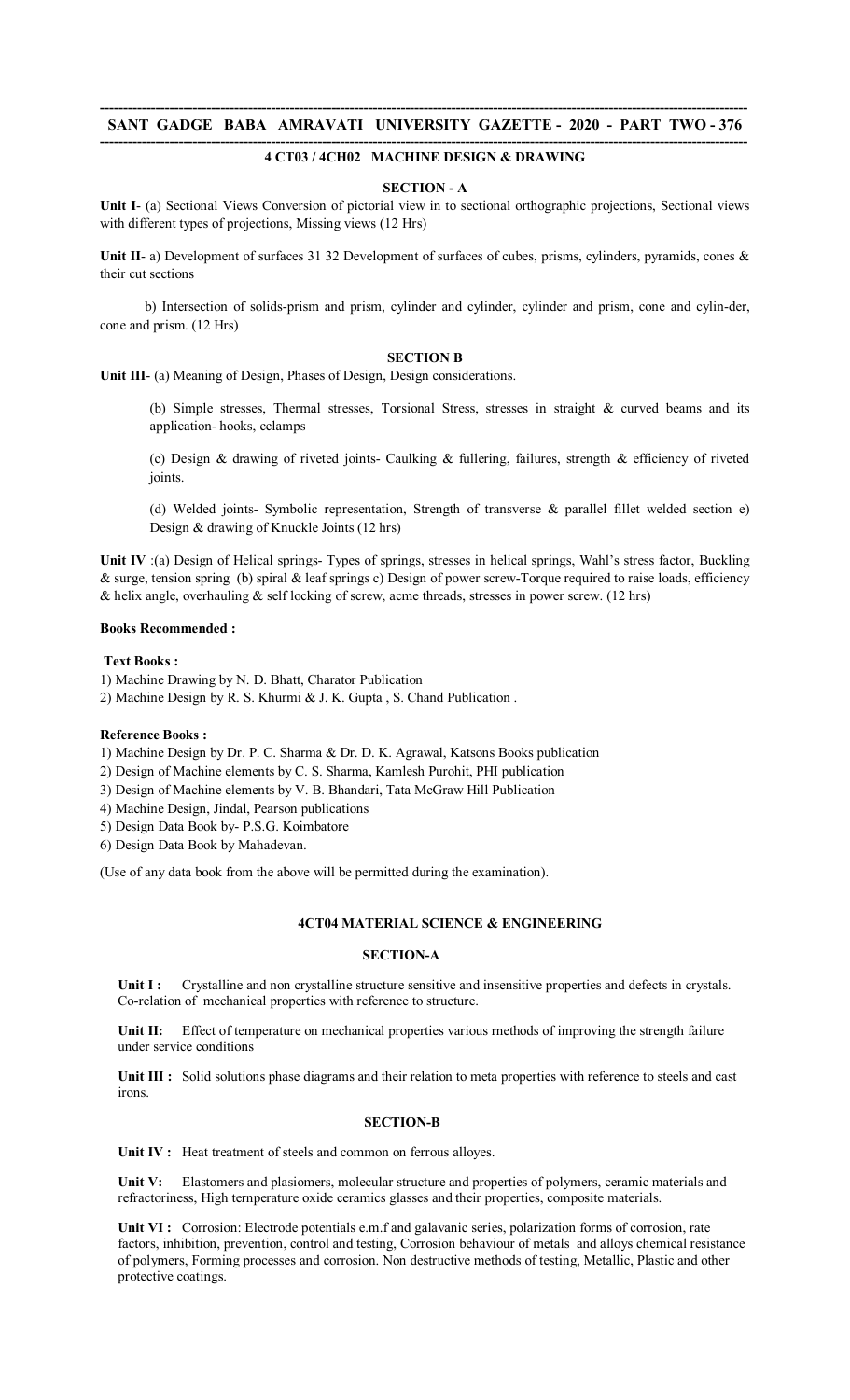### **-------------------------------------------------------------------------------------------------------------------------------------------- Books Recommended :**

- 1. Nature and properties of Engineering Materials by D.Jastrebski.
- 2. Introduction to Materials science by Guy.
- 3. Materia! Science and Processes by SK.Hajra Chaudhry
- 4. Material Science for Engineers by Van Valack.

# **4CT05 FLUID FLOW OPERATION**

# **Course Objectives:**

- 1. Students will understand the basic concept of fluid flow, types of flow, and application of fluid mechanics.
- 2. Students will get the knowledge of flow and pressure measurement using different flow meters, and pressure measuring devices.
- 3. Students will get the knowledge of various pumps used in chemical industries.
- 4. Students will get the knowledge of various agitators and mixing equipments and power consumption for mixing.

# **Course Outcomes:**

After successful completion of this course student will be able to

- 1. Understand the knowledge of fluid flow, fluid properties and type of fluid
- 2. Understand the concept of dimensional analysis
- 3. Select the agitators for mixing operations and able to calculate the power required for mixing.
- 4. Understand the concept and applications of Bernoulli's theorem,
- 5. Understand the principle, working and application of different flow meter
- 6. Understand the principle, working and application of various pumps and able to calculate the power requirement and NPSH of centrifugal pump.
- 7. Calculate the pressure drop across packed bed and minimum fluidization velocity in fluidized bed; understand the concept of two phase flow.

# **Course Contents:**

**Unit I** :Properties of fluid and their classification : Fluid statics: Forces on fluids, pressure depth relationship for compressible and incompressible fluids, forces on submerged bodies. rigid body motion, pressure measurement, Euler's equation.

**Unit II** :Kinetics of flow, Description of velocity field, Stream functions, angular velocity, Fluids in circulation, Irrational flow. Dimensional analysis: Buckingham Pi theorem, dimensionless number and their physical significance, simulated criteria. Mixing and agitation of fluid, types of mixers and their selection, power requirement.

**Unit III** :Fluid flow: Laminar and turbulent flows, pressure drop in pipes and tubes, pipe fitting and pipe network and friction factor, conversion of mass Momentum and energy, Navier-Stokes equation, mechanical energy balance and Bernoulli's theorem.

**Unit IV** :Flow measuring devices for chemical plants: Orifice metre, Nozzle Venturimeter, Rotameter and pitot tube.

**Unit V** :Pumping and compressing of chemicals and gases, reciprocating pump, rotary pump, centrifugal pump and blowers. NPSH and calibrations. Mixing and agitation fluids. Compressible fluid flow and Aerodynamics.

**Unit VI** :Flow past immersed bodies, flow through packed bed and fluidized bed, Introductory concept of two phase flow.

# **Text Books/ Reference Books :**

- 1. R. P. Vyas, Fluid Mechanics, Central Techno Publications, Nagpur.
- 2. W. L. McCabe, J. C. Smith and P. Harriot, Unit Operations of Chemical Engineering, 7th Edition, McGraw-Hill International Edition 2005.
- 3. Chemical Engineering volume 1 coulson J. M. and Richardson J. F. Butterworth Heinemann, Oxford
- 4. M. White, Fluid Mechanics, 8th Edition, Tata-McGraw Hill, 2016.
- 5. O. Wilkes, Fluid Mechanics for Chemical Engineers, Prentice Hall of India, 2005.
- 6. R. W. Fox, P. J. Pritchard & A. T. McDonald, Introduction to Fluid Mechanics, 7th Edn, Wiley-India 2010.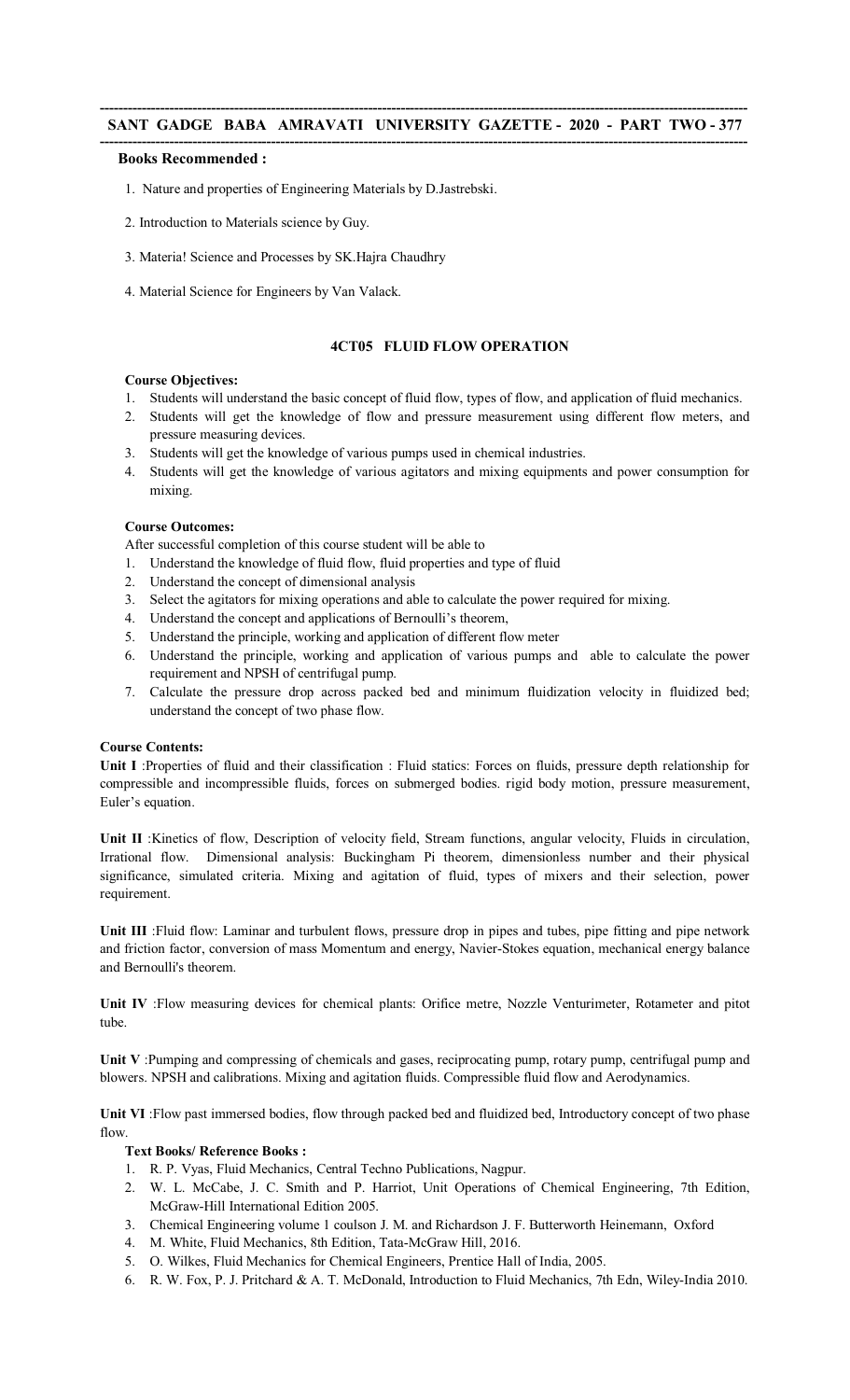### **-------------------------------------------------------------------------------------------------------------------------------------------- SANT GADGE BABA AMRAVATI UNIVERSITY GAZETTE - 2020 - PART TWO - 378 --------------------------------------------------------------------------------------------------------------------------------------------**

# **4 FT 06 FOOD TECHNOLOGY - I –LAB**

General methods of proximate analysis of food materials. Analysis of Oils and Fats, Chemical Analysis of carbohydrates and proteins, taniles vitamanies etc. colorimetric methods for starch. and qualitative detection of carbohydrates and proteins, taniles, vitamins etc. Colorimetric methods for starch, polyphenols, carotenes Xanthophylls etc. Paper chromatography and qualitative detection of carbohydrates, proteins and, tats oils, Colour. test for oil. Qualitative and quantitative analysis of acided and antioxidates. Chemical Preservations like benzoic acid and sulfur dioxide, Non-Nutritive Sweetness and emulsifying agents.

### **Books Recommended** :

1. The Chemical Analysis of Foods, Sixth Edition by David Perason, J.O.A. Churbcill, 104 Gloucester place London. 70

2. Manual of Analysis of Fruits and Vegetable Products: S.Ranganna, Ph.D. Central Food Technological. Research Institute, Mysore, Publisher, Tata McGraw Hill Publishing Company Ltd., New Delhi.

3. Food Analysis by A.G. Woodman, 4th Edition, Publishers, Mc.Graw Hill Book Company, INC, New York and London, Latest Edition.

4. Modem Food Analysis by F.Leslie Hart A.N. and Hary John Stone Fishes. Ph.D. Publishers, Springer - Verlag. Berlin Heidelberg, New York, Latest Edition.

5. Food Analysis by RLees, Published by Leonard Hill Books, London.

6. Official Methods of Analysis of Association of Official Analytical Chemists, Pub.Associ. Office, Anal, Chemist, Washington D.C. Latest Edition.

7. Approved Methods of the American Association of Cereal Chemist, Vols. I & II, Latest Edition. Published by American Association of Cereal Chemist inc. Paul, Minnesota U.S.A.

#### **4 PT 06 PULP & PAPER TECHNOLOGY-I - LAB**

Determination of various components of wood such as moisture content.ash content, Water Solubility, alkali, solubility extractives, lignin Cellulose; hemicellulose, holo cellulosepentosans etc. Microscopic observations of fibrous materials.

# **4 OT 06 OIL AND PAINT TECHNOLOGY-I – LAB**

Preparations & Standardization Of Solutions, Determination of various Physical and Chemical characteristics of oils, fats and waxes, colour, solubility and thermal test for purity. Analysis of oilseeds and cakes, estimation of rancidity. Analysis of nickel catalysts and acid oils determination, Physical and Chemical, characteristics of vanaspati, margarine and ghee. Detection of adulteration in oils & fats Testing of readymade Paints & Raw materials of paints systems like pigments, Solvents, additives, Resins .

### **4 PC06 PETROCHEMICAL TECHNOLOGY- I –LAB**

### **Course Objectives**:

Petrochemical Technology lab provides students first handexperience of conducting preliminary tests for various petroleum products and verifying various standard tests and test methods setfor petroleum products and comparing and studying the standard specifications set for petroleum products.

# **Contents:**

Experiments for Petrochemical Technology-I (Chemistry of Petroleum Hydrocarbons) such as Flash Point by Abel's Method, Flash Point by Pensky Martien's Method, Flash and Fire Point by Clevland Open Cup Method, Smoke Point, Aniline Point, Cloud and Pour Point, API Gravity, Viscosity (by Redwood Viscometer/Saybolt Viscometer/Engler Viscometer), Copper Strip Corrosion, Drop Melting Point of Wax, Melting Point of Wax by Cooling Curve Method, Congealing Point of Wax etc.